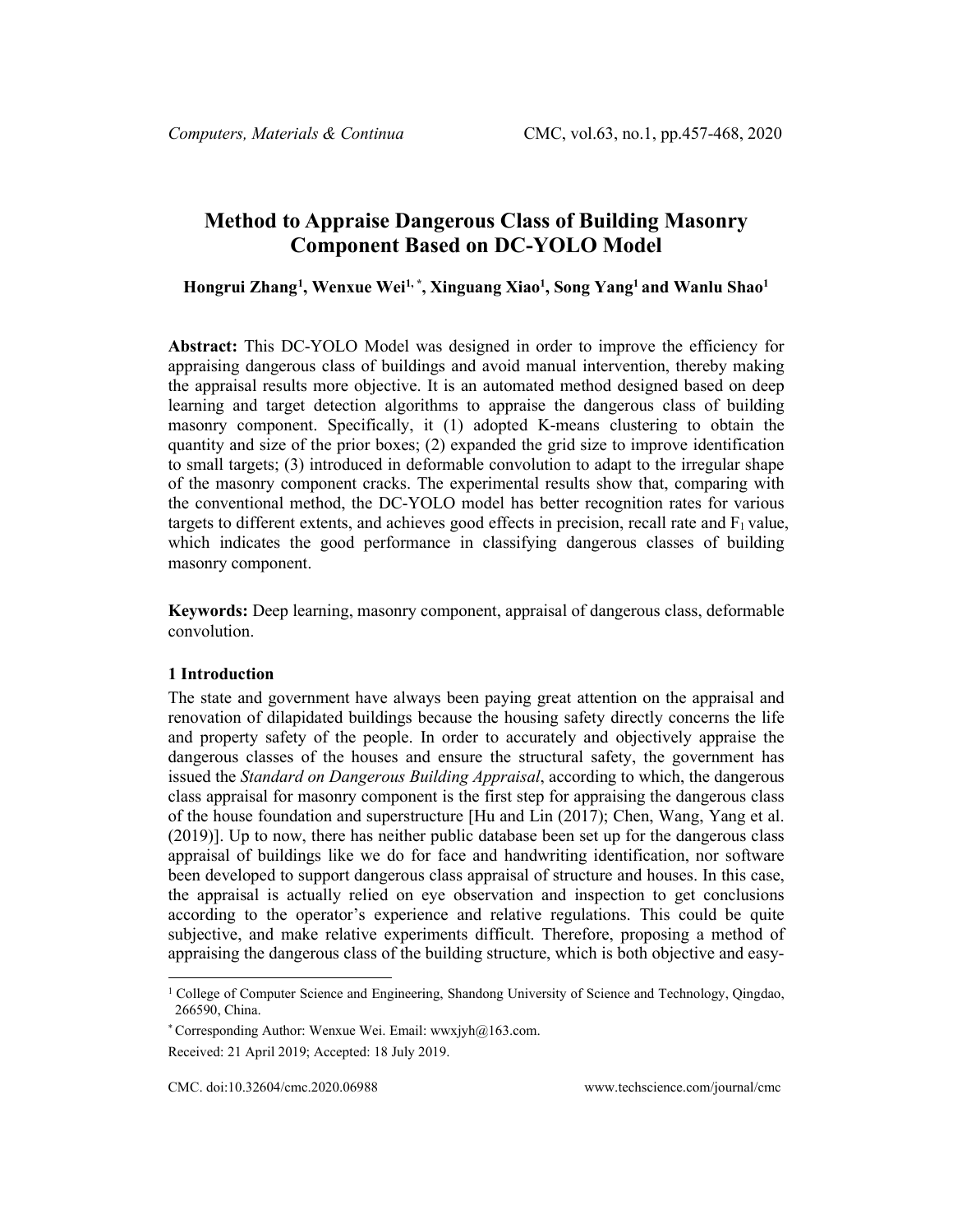to-operate, is of great significance to the master the house status, prevent damages caused by natural disasters, and renovate dilapidated buildings.

With the ever greater attention paid on livelihood issues of the people by the state, many scholars are committed to the appraisal of building dangerous classes. Yang et al. [Yang and Zhang (2005)] propose the method for dangerous building appraisal based on analytic hierarchy process and fuzzy theory, which classifies the building class by adopting weighted average mathematical model and asymmetric closeness method [Yang and Zhang (2005)]; Lu et al. [Lu (2016); Su and Wang (2004)] proposed the integrated multi-level fuzzy appraisal method based on the combined weights obtained from analytic hierarchy process and entropy method to comprehensively appraise the dangerous concrete structure buildings in fuzzy way, thereby making quantitative assessment for the reinforced concrete structure buildings, took use of the set pair analysis theory, to carry out identical discrepancy contrary (IDC) analysis on and determine the building conditions and classes [Su and Wang (2004)]. However, though all the above methods can be applied to appraise the dangerous classes of the building by mathematical means, they are not quite preferential for being operated in actual execution process, because they require the appraisers to have certain professional knowledge and experience [Wang (2018); Xu, Liang, Shi et al. (2016)]. Another type of method is the traditional ones that appraise according to experience, which is featured in great subjective factors. It needs to take use of relative instrument and equipment in order to acquire relative data by force bearing of certain structures. Too much requirement on manpower and material investment show that such method is not adaptable to the current situation of mass relocation and house renovation in China [Gao (2018); Wang (2018)].

Targeting at the problems of low operability, complicated process, and serious subjective factors in currently existing methods, a DC-YOLO model, which combines the target detection algorithm and the house detection together was designed in this paper. It adopts K-means clustering to acquire the best prior boxes, introduces in deformable convolution to adapt to irregular shapes of structure cracks, expands grid size to better identify small targets, and extracts key elements stipulated in Standard on Dangerous Building Appraisal to carry out masonry component risk assessment. Moreover, it further divides the risks into four classes, which makes the appraisal on building risks more contrapuntally.

## **2 Theoretical basis**

## *2.1 Target detection model-YOLO*

YOLO (You only look once: unified, real-time object detection) [Redmon and Divvalay (2016)] is a kind of regression-based target recognition algorithm. Compared with previous generations, YOLOV3 recognizes faster for it only needs to do one time of forward pre-computing to achieve target detection, which greatly improves the recognition rate [Cai, Wu, Liu et al. (2018); Zhou, Jin and Dong (2017)]. YOLOV3 applies multi-scale prediction and residual network module, which help to improve its detection rate for small targets to large extent. The model adopts the  $3\times3$  convolutional layer to extract features, and adopts the  $1\times1$  convolutional layer to reduce the amount of computation [Shi, Chen and Yang (2019); Yang, Yang, Su et al. (2018)].

YOLO divides the input images into  $S \times S$  cells. And the cells take use of the anchor boxes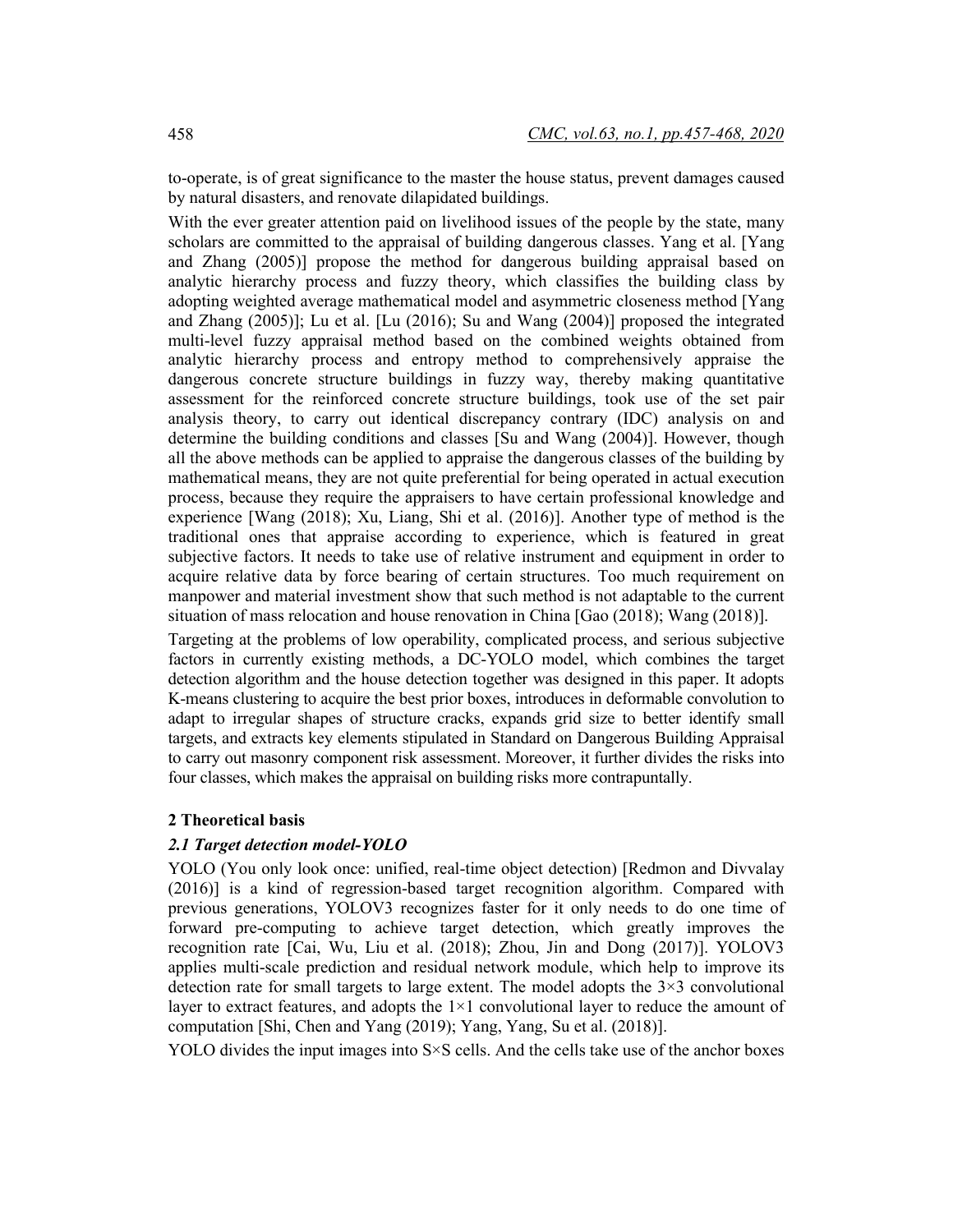to predict the bounding box. YOLOV3 adopts 3 scales to detect targets for both COCO datasets and VOC datasets according to their characteristics of the dataset. Each scale has 3 anchor boxes. The information of the bounding box is represented by the quintuple  $T(x, \theta)$ y, w, h, c ), of which, the x and y represent the horizontal and vertical coordinates of the bounding box, while the w and h represent the width and height of the bounding box, and c represents the confidence, which determine whether the current bounding box contains the estimated probability of the predicted target and its prediction accuracy. Relative calculation formula is as shown in formula (1).

$$
c = P_o \times P_{IOU} \tag{1}
$$

In which, PO indicates the probability that the bounding box contains the predicted target, and PIOU indicates the overlapping area of the bounding box and the real target area. When the bounding box contains the predicted target,  $P_0=1$ , otherwise  $P_0=0$ . If the cell contains multiple bounding boxes, then take the largest overlap area.

# *2.2 Deformable convolution network*

A major difficult point existing in the traditional convolutional neural networks is how to make the network adapt to the geometric transformation of the target. For this problem, arXiv [Dai, Qi and Xiong (2017)] et al. proposed a deformable convolution, which introduced in the ability of learning spatial geometrical transformation, namely the deformable convolutional network [Gao, Li, Zhang et al. (2018); Xu, Zhang, Wu et al. (2018)].

The main idea of deformable convolution is to improve the receptive field in the traditional convolutional neural network, transforming from the original rectangle or square to the irregular receptive field, to better adapt to the actual situation. The introduced in deformable convolution kernel can extract characteristics according to the target to be detected. However, the contour of the extracting object is not standard rectangle, so that, the general contour of the target is taken as the bounding box of the convolution kernel, thus to reserve the characteristics of the target that is to be detected to the largest extent, not resulting in loss or damage of the object characteristic information due to bounding box shape.

### **3 DC-YOLO model**

Cracks have solid inherent nature and irregular shape, stretching towards different direction due to different severity of wall damage, therefore, it can make the geometric transformation in the convolution inefficient if directly using the square convolution to extract the characteristics, thereby lowering the identification rate. As a matter of fact, the data set contains certain number of small targets with different crack sizes. This proposes high requirement on network accuracy.

DC-YOLO is a model proposed on the basis of YOLOV3. It finds the best prior box, expands the grid size, improves the detection for small targets, and introduces in deformable convolution, thereby making the shape of the convolution kernel adapt to the target contour shape which solves the problem that traditional models are difficult to adapt to the characteristics of the target.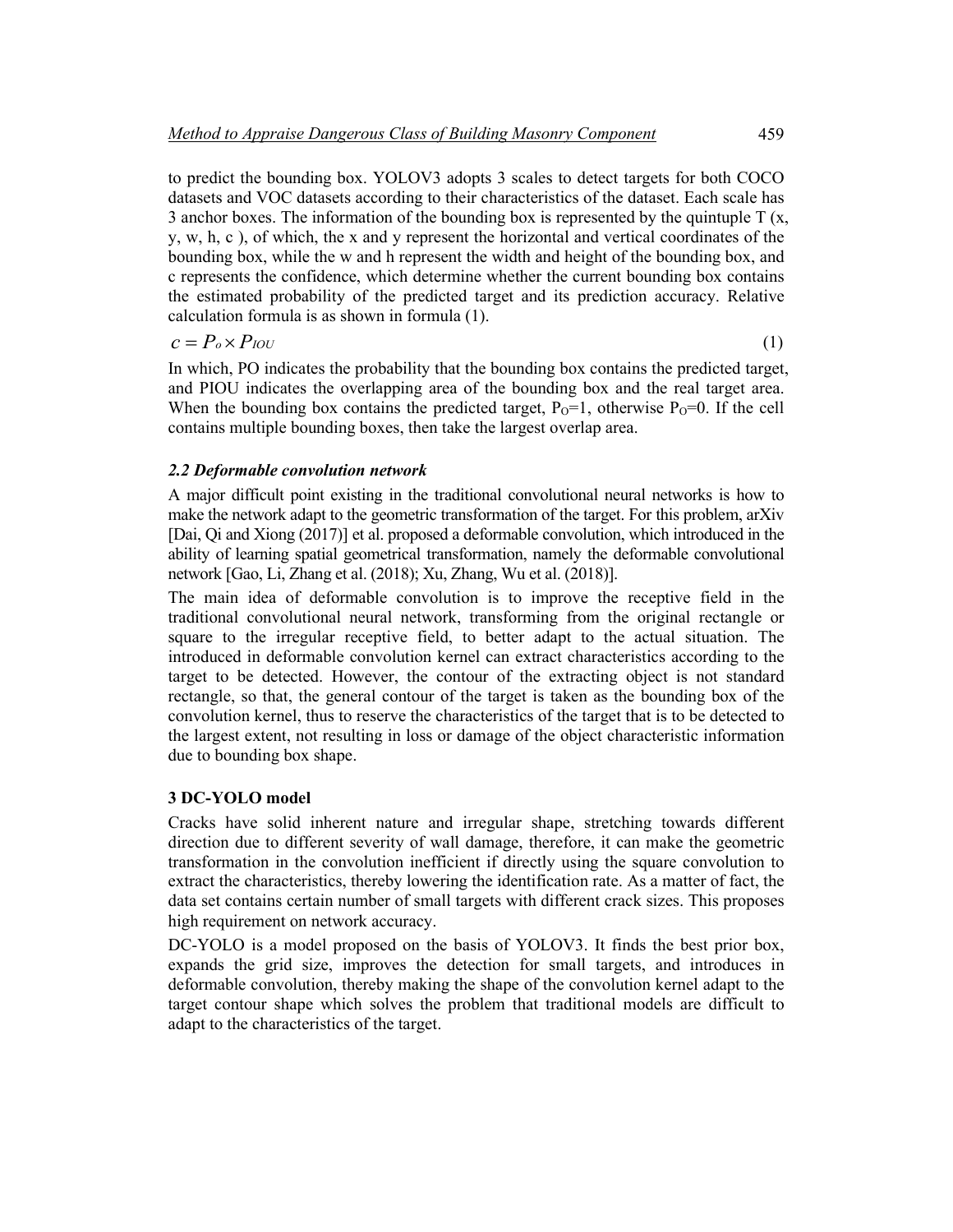# *3.1 DC-YOLO structure*

The DC-YOLO model structure is as shown in Fig. 1. It takes the entire image as the input, and outputs the detected cracks and categories of the masonry components at the same time, including: ClassA, ClassB, ClassC, and ClassD. The input image is divided into S×S cells, each cell is responsible for the objects falling into the cell. The cells actually take use of the anchor boxes to predict the bounding box: perform inspection on three scales of  $13\times13$ ,  $26\times26$ , and  $52\times52$ , and adopt doubled upsampling to make the characteristic graphs be transmitted on adjacent scales. The model contains 27 convolution layers, a fully connected layer and a Softmax classification layer. Meanwhile, a pooling layer is set to save the original picture information. The output scale of the fully connected layer is calculated as  $S \times S \times (2 \times 5+C)$ , in which, C represents the number of categories. And combining with the data set of this experiment, the value of C shall be 4, therefore it outputs a tensor of 1134 scales, and finally the classification function is implemented by softmax.



**Figure 1:** Model structure diagram

And ass for the  $3\times3$  convolution kernel, please see Fig. 2.



**Figure 2:** Deformable convolution

3×3 convolution kernel is expressed as:

 $R=\{(-1, -1), (-1, 0), \ldots, (0, 1), (1, 1)\}$ 

As for Point p0, whose convolution kernel weight is w, output characteristic graph is  $x$ ,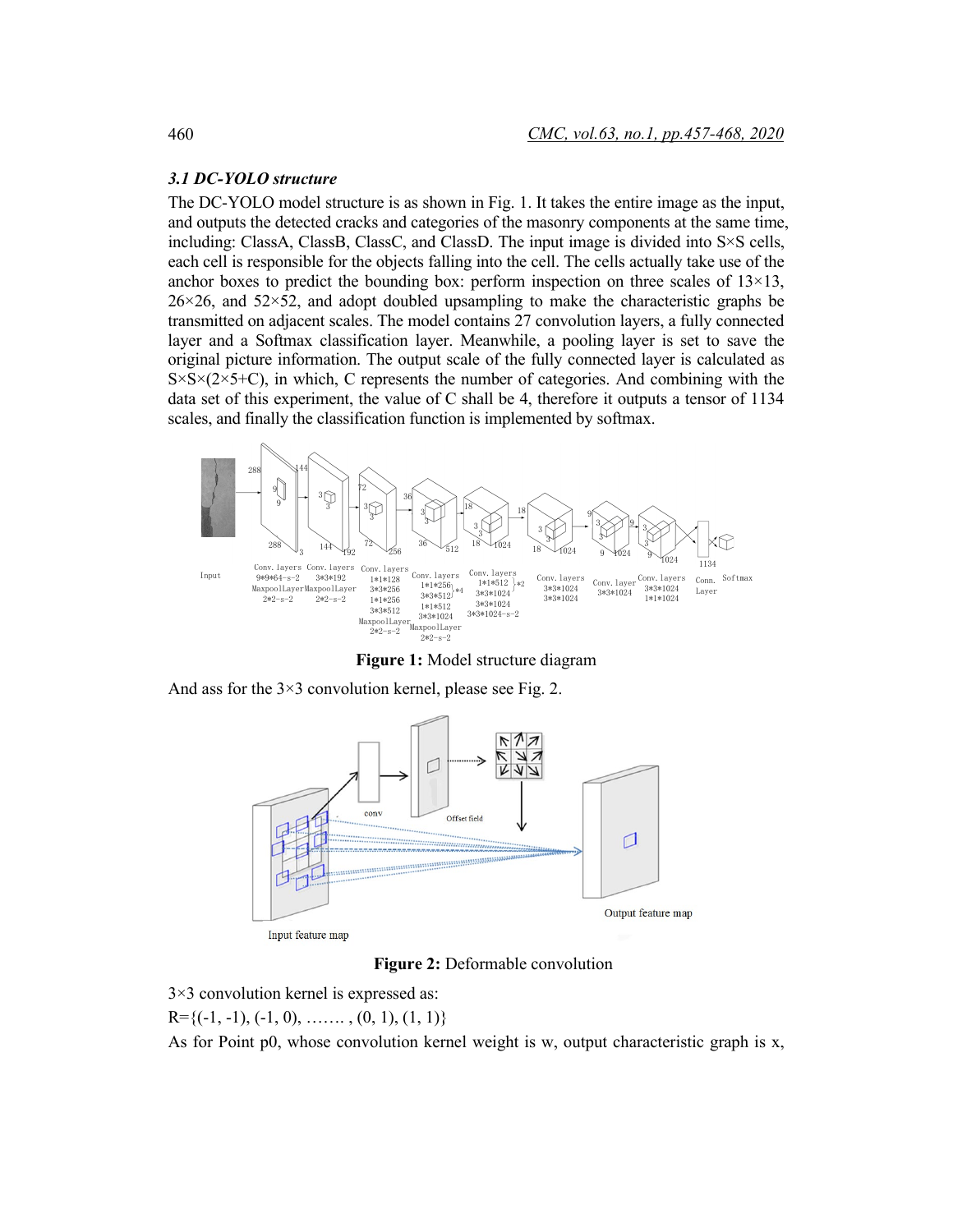and output characteristic graph is y, the mathematical representation of traditional convolution is as shown in Formula (2):

$$
y(p_0) = \sum_{p_n \in R} w(p_n) \bullet x(p_0 + p_n) \tag{2}
$$

where pn represents any position in Area R.

As for the  $3\times3$  convolution kernel adopted by DC-YOLO, a position offset  $\triangle$ pn that can learn characteristics is introduced in based on traditional convolution, please see Formula (3):

$$
y(p_0) = \sum_{p_n \in R} w(p_n) \bullet x(p_0 + p_{n+1}p_n)
$$
\n(3)

where  $\triangle$ pn can be expressed as: {pn |n=1,...,N},N∈R

Since the sampling is performed in an irregular area, the positions of the off-layer characteristic points are not continuous. Therefore, the bilinear interpolation is adopted to transform the outputs of any positions re converted into continuous. The Formula (3) is implemented by using bilinear interpolation as in Formula (4).

$$
x(p)=\sum_{q} G(q,p) \bullet x(q) \tag{4}
$$

where p represents the discrete sampling points, q is the continuous points set after bilinear interpolation.

The cracks of masonry components have the following characteristics: It contains certain number of small targets, while being dominated by targets of the middle size. It needs to detect irregular cracks of different sizes stretching towards different directions, which has strict requirement on the network accuracy. It was found through the experiment that, the size of the grid has a great influence on the detection rate of the small targets. The DC-YOLO model adds an  $18\times18$  grid after the multi-layer convolution, and the expanded grid size improves the identification to small targets and enhances the accuracy of the whole network, detecting more small targets under the same conditions. After that, two 9×9 networks were set to further extract the characteristics and reduce the characteristic space and computing complexity with a  $1\times1$  convolution layer.

#### *3.2 Best a priori box*

According to the characteristics of the wall cracks, and combining with the relationship between the number of prior boxes and the average Intersection-over-Union (IOU), as shown in Fig. 3, the K-means clustering [Guo and Lin (2017); Zheng, Liu, Pan et al. (2019)] method is adopted to obtain the best prior box. The user-defined distance metric formula of K-means clustering is as shown in Formula (5), and the IOU value between box and cluster center box is selected as the distance index.

 $d(box, centroid) = 1 - IOU(box, centroid)$  (5)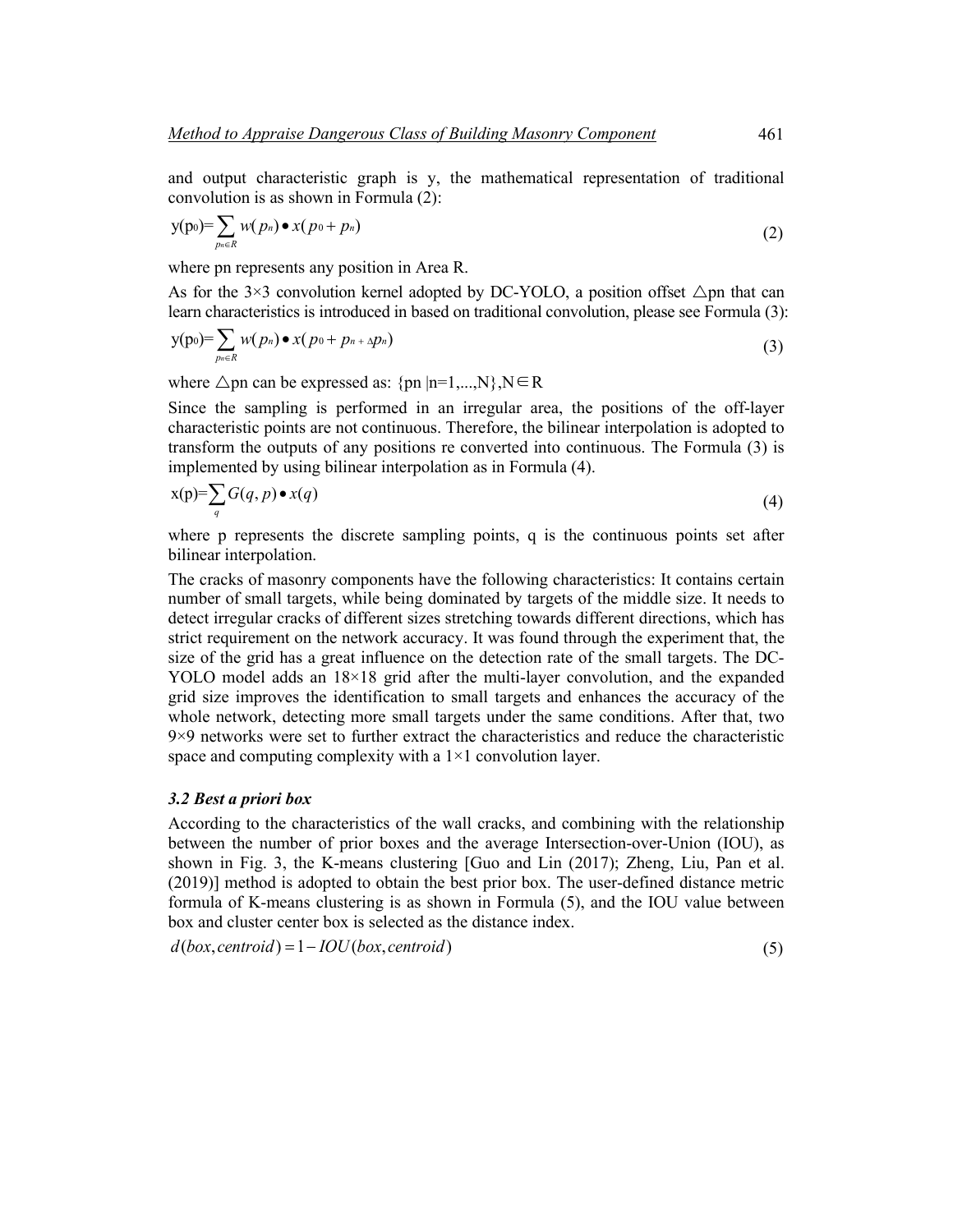

**Figure 3:** Relationship between the number of prior boxes and the average intersectionover-union (IOU)

It can be seen from the figure that, when the number of boxes is 9, the average IOU does not rise anymore. So 9 prior boxes were taken, which were respectively  $(10\times13)$ ,  $(13\times15)$ ,  $(16\times25)$ ,  $(30\times61)$ ,  $(50\times64)$ ,  $(65\times110)$ ,  $(115\times87)$ ,  $(155\times189)$ ,  $(367\times345)$ , and considering that the characteristics of middle sized in data sets are in great amount, great attention was paid on size of the prior box of middle scale at the time of setting. 3 scales were taken for inspection. And as for each cell of each scale, 3 prior boxes were taken use of to predict 3 bounding boxes.

#### *3.3 Definition to loss function*

DC-YOLO adopts the mean square error as the loss function which consists of three parts: coordinate error, IOU error and classification error, please see Formula (6).

 $loss = coordError + iouError + classError$ 

$$
(6)
$$

The *coordError* represents coordinate error, and the specific calculation method is as shown in the Formula (7).

$$
coordError = \lambda_{coord} \sum_{i=0}^{s^2} \sum_{j=0}^{p} I_{ij}^{obj} \Big[ (x_i - \hat{x}_i)^2 + (y_i - \hat{y}_i)^2 \Big] \cdot \lambda_{coord} \sum_{i=0}^{s^2} \sum_{j=0}^{p} I_{ij}^{obj} \Big[ (\sqrt{w_i} - \sqrt{\hat{w}_i})^2 + (\sqrt{h_i} - \sqrt{\hat{h}_i})^2 \Big] \tag{7}
$$

where S represents the grid size of the characteristic graph map, B represents the number of prediction boxes per cell,  $\lambda_{coord}$  represents the weight coefficient of the coordinate error, and xi, yi, wi, and hi respectively represent the horizontal and vertical coordinates of the central point of the predicted object, and the width and height of the predicted box;  $\hat{x}_i$ ,  $\hat{y}_i$ ,  $\hat{w}_i$ , and  $\hat{h}_i$  respectively represent the horizontal and vertical coordinates of the central point of the real sliding window of the cell i and  $I_{ij}^{\alpha\beta}$  represents that the target falls into No.j predicted box of Cell i.

iouError represents IOU error, and the specific calculation method is as shown in Formula (8)

$$
iouError = \sum_{i=0}^{S^2} \sum_{j=0}^{B} I_{ij}^{obj} (c_i - \hat{c}_i)^2 + \lambda_{n oobj} \sum_{i=0}^{S^2} \sum_{j=0}^{B} I_{ij}^{n oobj} (c_i - \hat{c}_i)^2
$$
(8)

where,  $\lambda_{\text{noobj}}$  represents the weight of the IOU error, ci and  $\hat{c}_i$  respectively represent the confidence value of the cell i of the predicted box and the actual confidence value, and  $I_{ij}^{n \text{cool}j}$  indicates that the target does not fall into No. j predicted box of Cell i.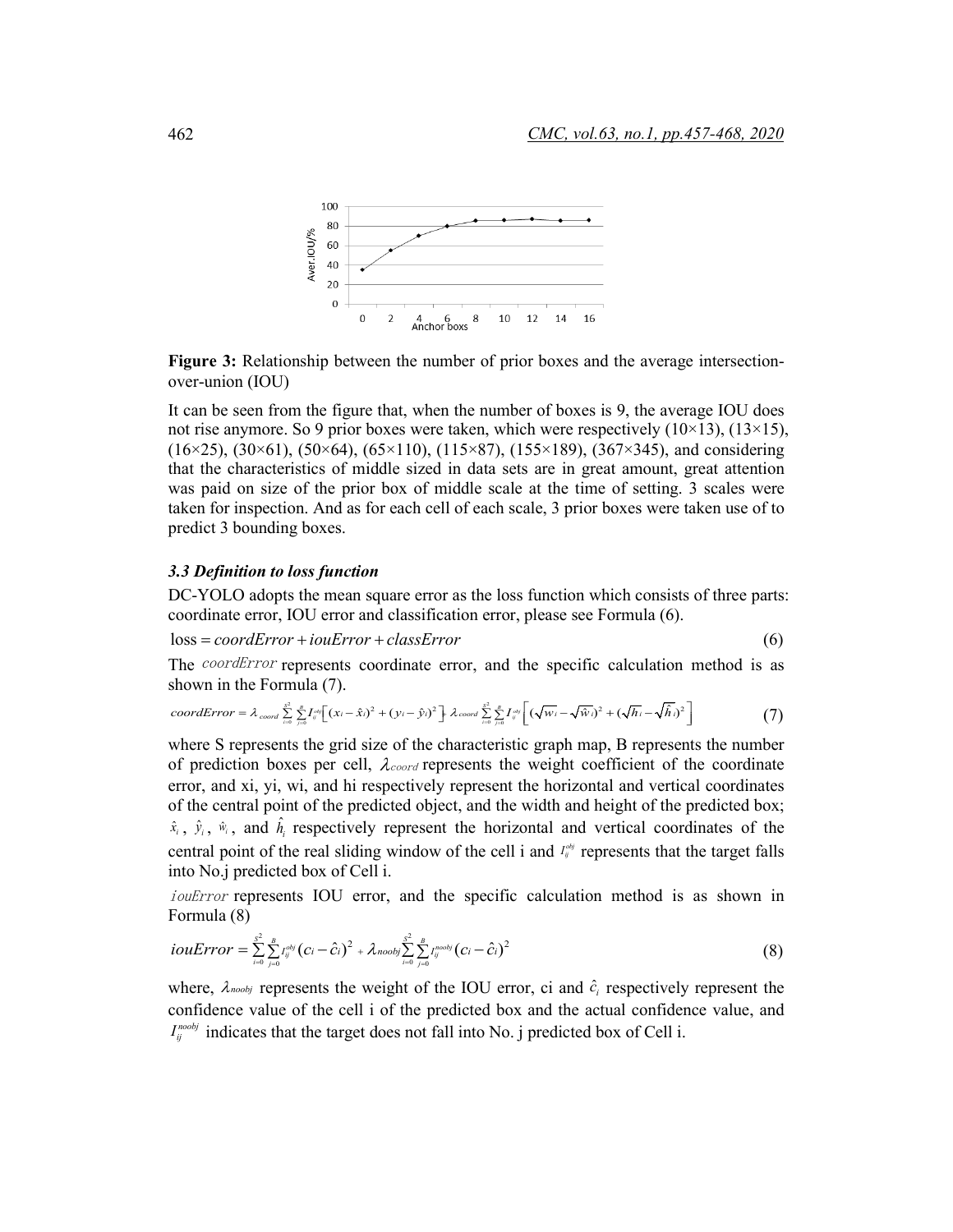classError represents the classification error, and its specific calculation method is as shown in Formula (9).

$$
classError = \sum_{i=0}^{S^2} I_i^{obj} \sum_{c \in classes} [p_i(c) - \hat{p}_i(c)]^2
$$
\n(9)

where,  $p_i(c)$  and  $\hat{p}_i(c)$  represent the conditional probability that Cell i contains the Class C target in prediction and actual sliding window.

# **4 Experiments and results**

Since there is no public database for building testing, the data applied in experiments of this paper was actually collected by the research team, please see Fig. 4.



**Figure 4:** Data set display

#### *4.1 Data annotation*

Several characteristics that commonly exist in the dangerous masonry structure of buildings were taken as the basis for experiment annotation, which are respectively: loadbearing wall or column has vertical crack with over 1.0 mm width and length of over 1/2 of floor height; the load-bearing wall or column has multiple vertical cracks with length over 1/3 of the floor height; the wall or column has horizontal crack due to eccentric compression; the connecting part of two adjacent components breaks and forms a penetrated crack.

Harmful cracks refer to those that can affect the performance, function and durability of building structure if they get developed continuously. There's no clear requirement on the harmful crack width of masonry structure, so that the description on the wall crack width in the Standard on Building Appraisal was taken for reference and "1 mm" was taken as the boundary of the classification. In this case, the cracks with over 1 mm width shall be deemed as harmful cracks. In addition, according to the field investigation, a "5 mm" classification boundary was also added in the experiment.

Four classes are defined according to the national requirements on building components and the requirements of this experiment on classification:

1. Class A: no dangerous point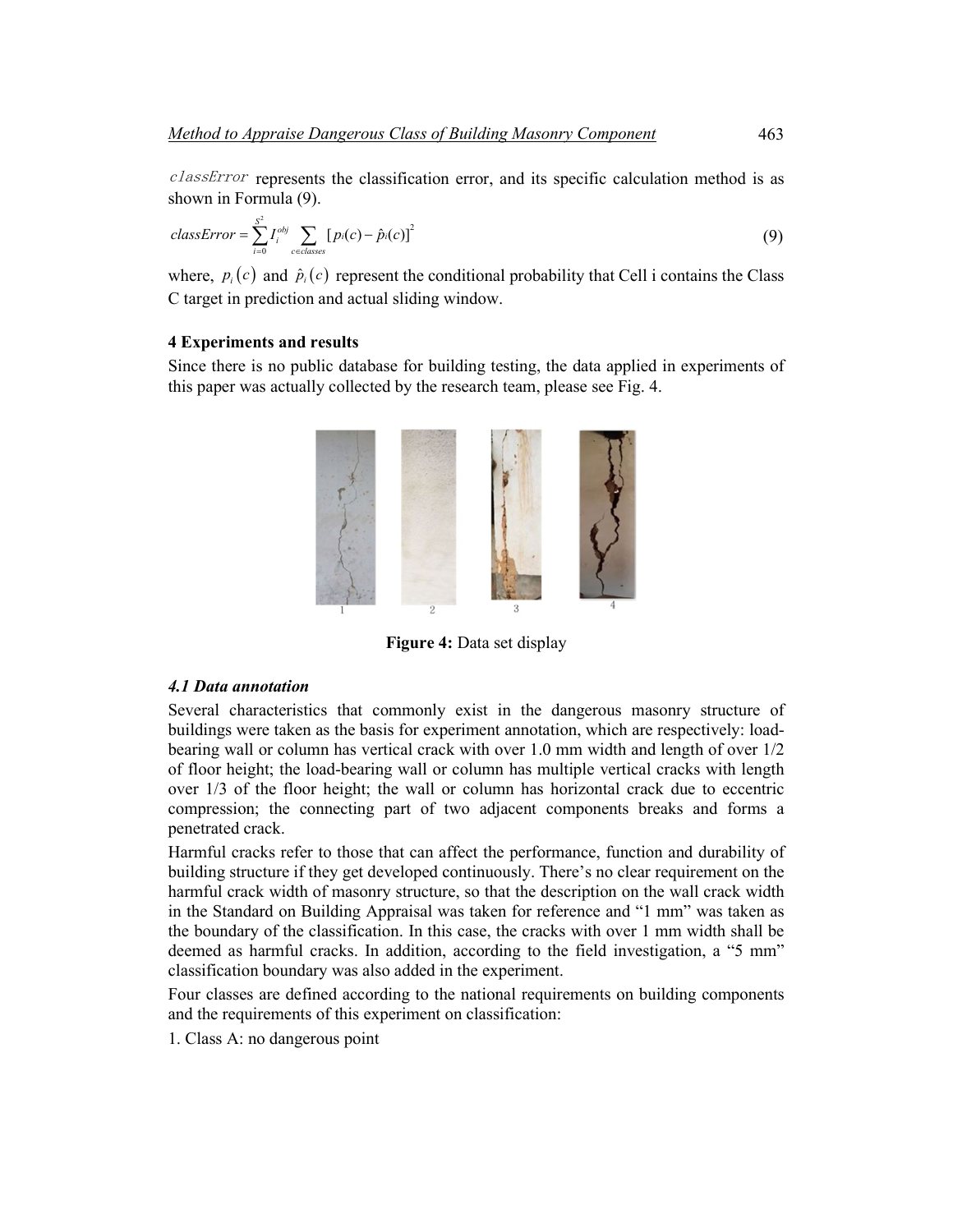2. Class B: have dangerous points, usually singles horizontal cracks with less than 1mm width or vertical crack with length shorter than 1/3 of the layer height. These dangerous points will not affect the safety of the component structure.

3. Class C: partially dangerous: have any one of the four above mentioned characteristics, but the crack width is less than 5 mm;

4. Class D: overall dangerous: have any two or more of the four above mentioned characteristics or have crack with over 5 mm width. This indicates that the components are unable to satisfy the requirement on use safety and have risk of collapse.

The experimental data set includes 2040 training sets and 400 test sets. The open source tool labelimg was applied to mark the data with characteristics of four classes as mentioned above.

### *4.2 Appraisal standard*

The precision, recall rate and F1 value were selected as the standard for evaluating the network performance, specifically, please see the followings:

Precision indicates the proportion of a certain type of pictures occupying the total pictures that are divided as this type. This value reflects the ability to judge the classification correctness of a certain type.

The recall rate indicates the ratio of a certain correctly detected type to a certain type existing in the test set. This value reflects the ability of the network for correctly detecting a certain type.

The F1 value is an indicator used in statistics to measure the accuracy of the classification model. It considers both the precision and the recall rate at the same time, and can be deemed as a weighted average of the two. The calculation is as shown in Formula (10).

$$
F_1 = \frac{2 \cdot \text{Pr } \text{ecision} \cdot \text{Re call}}{\text{Pr } \text{ecision} + \text{Re call}}
$$
\n(10)

# *4.3 Experimental results*

The experimental configuration is as shown in Tab. 1.

| Name                   | Configuration                          |  |  |
|------------------------|----------------------------------------|--|--|
| OS                     | CentOS 7.5                             |  |  |
| CPU/GHz                | Intel(R) Xeon(R) E5-2690 v4 @ 2.60 GHz |  |  |
| Memory/GB              | $500 \text{ G}$                        |  |  |
| <b>GPU</b>             | NVIDIA-SMI 390.77                      |  |  |
| DeepLearning Framework | Darknet                                |  |  |

|  |  | <b>Table 1:</b> Configuration for experiments |
|--|--|-----------------------------------------------|
|  |  |                                               |

The parameters set for the network training are as follows: set batch as 64, set max\_batches as 15000, adopt the optimized method of variable learning rate-Adam, set the initial learning rate of the first 13000 times as 0.001, and set the learning rate of the later 2000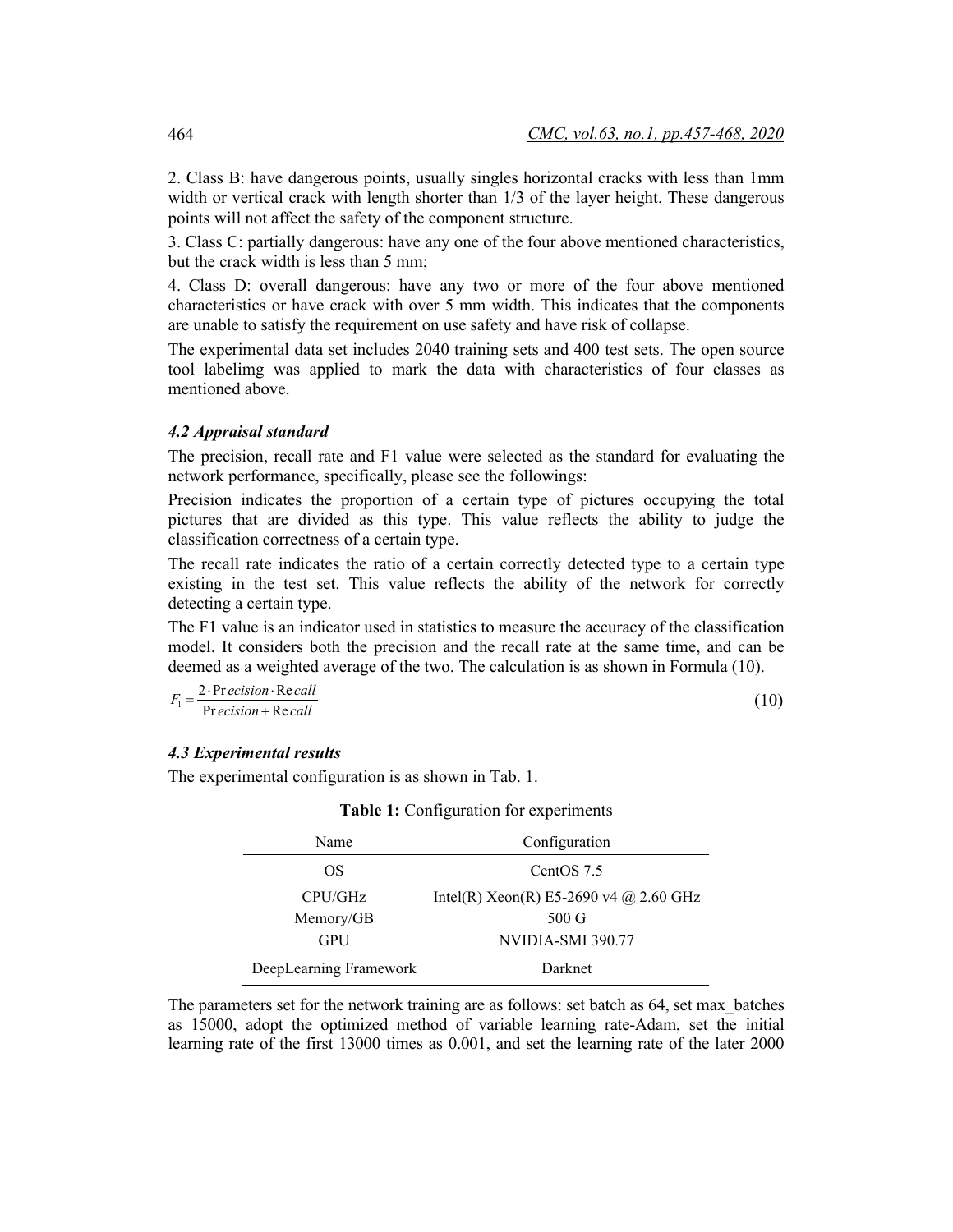times as 0.0001, in order to acquire the best model more accurately, it was set to perform one iteration for every 1000 times to save the weight files during the training process.

Tab. 2 to Tab. 5 show the classification results of YOLO, YOLOV2 [Wei, Quan and Hou (2017)], YOLOV3 [Zhang, Yang and Li (2019)], SSD512 [Chen, Wang, Yang et al. (2019); Xie (2019)] and DC-YOLO model of this paper, which have all been trained and tested based on the data set of this experiment. It can be seen from the tables that, the DC-YOLO model shows over 0.9 classification accuracy to all categories, shows over 0.87 recall rate, and around 0.9 F1 value. Compared with other methods, it obtains improved results to different extents in all the three aspects.

**Table 2:** Experimental results of different methods for Class A

| Methods            | Precision | Recall | F1     |
|--------------------|-----------|--------|--------|
| YOLO               | 0.7746    | 0.8077 | 0.7908 |
| YOLOV <sub>2</sub> | 0.8379    | 0.8476 | 0.8427 |
| YOLOV3             | 0.8932    | 0.9003 | 0.8967 |
| <b>SSD512</b>      | 0.8756    | 0.8914 | 0.8834 |
| DC-YOLO            | 0.9333    | 0.9998 | 0.9655 |

**Table 3:** Experimental results of different methods for Class B

| Methods       | Precision | Recall | F1     |
|---------------|-----------|--------|--------|
| YOLO          | 0.7698    | 0.7046 | 0.7357 |
| YOLOV2        | 0.7987    | 0.7790 | 0.7887 |
| YOLOV3        | 0.8535    | 0.8058 | 0.8290 |
| <b>SSD512</b> | 0.8657    | 0.8341 | 0.8496 |
| DC-YOLO       | 0.9062    | 0.8788 | 0.8923 |

**Table 4:** Experimental results of different methods for Class C

| Methods            | Precision | Recall | F1     |
|--------------------|-----------|--------|--------|
| YOLO               | 0.8502    | 0.7905 | 0.8193 |
| YOLOV <sub>2</sub> | 0.8997    | 0.8018 | 0.8479 |
| YOLOV3             | 0.9482    | 0.8299 | 0.8851 |
| SSD512             | 0.9579    | 0.8309 | 0.8899 |
| DC-YOLO            | 0.9714    | 0.8717 | 0.9189 |

**Table 5:** Experimental results of different methods for Class D

| Methods            | Precision | Recall | F1     |
|--------------------|-----------|--------|--------|
| YOLO               | 0.9062    | 0.9137 | 0.9099 |
| YOLOV <sub>2</sub> | 0.9267    | 0.9384 | 0.9325 |
| YOLOV3             | 0.9589    | 0.9692 | 0.9640 |
| SSD512             | 0.9409    | 0.9735 | 0.9569 |
| DC-YOLO            | 0.9713    | 0.9853 | 0.9782 |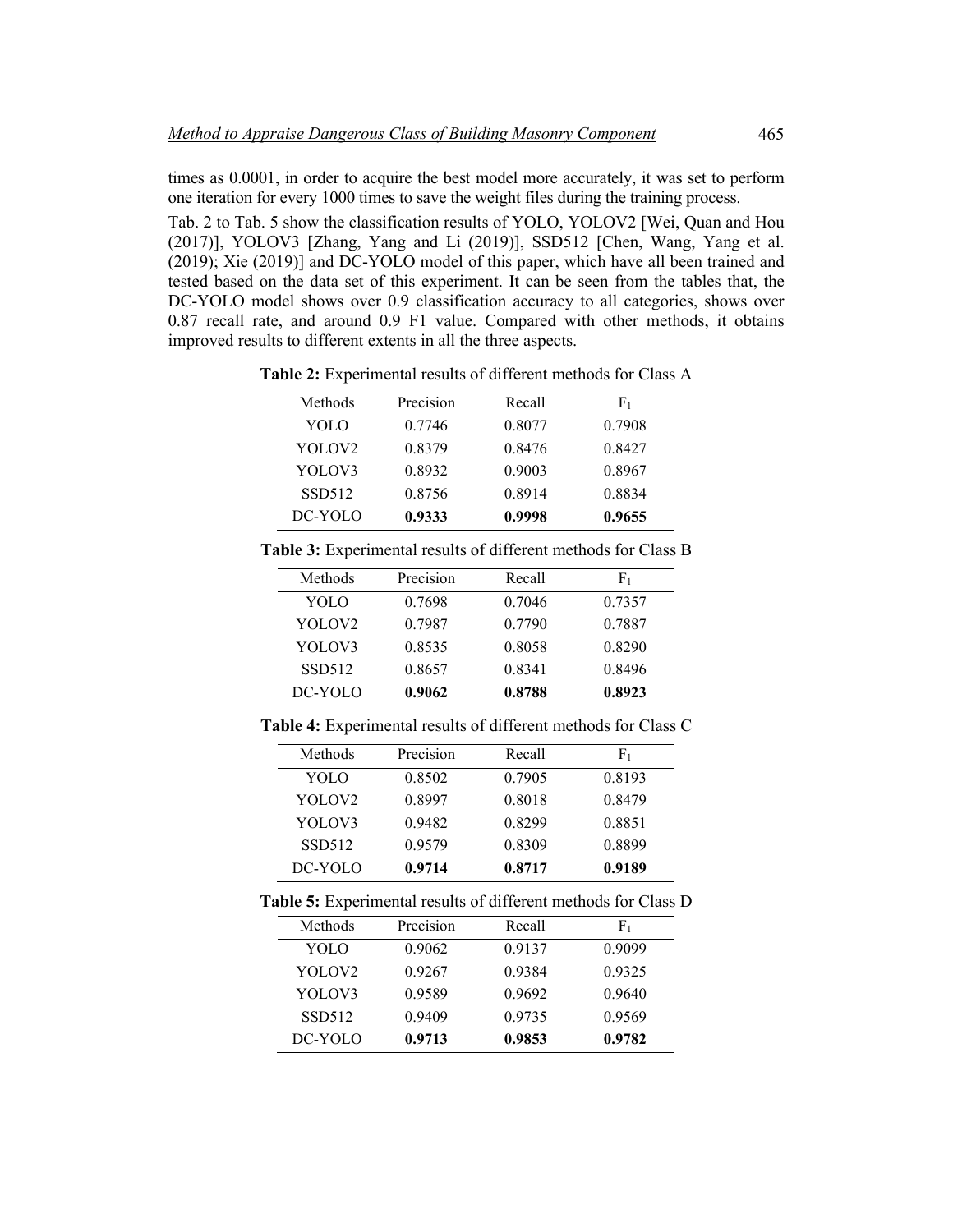With the increase of the number of iterations, the DC-YOLO model gradually becomes close to 1, the total loss value drops to about 0.026941, and the average loss value drops to about 0.033607 avg. The results are shown in Fig. 5.



**Figure 5:** DC-YOLO experiment results

At the same time, DC-YOLO classification accuracy is higher than others under a same threshold. Different problems like missed detection and repeated detection happened when respectively detecting by YOLO, YOLOV2, YOLOV3, and SSD512. DC-YOLO improves the recognition rate of the target, and reduces the occurrence of missed detection and repeated detection. Part of the excerpt is as shown in Figs. 6 and 7.



**Figure 6:** Problems found in traditional method



**Figure 7:** DC-YOLO test results

# **5 Conclusions**

The DC-YOLO model was proposed in this paper to realize the automated identification of the dangerous classes of building masonry components. Three strategies were adopted in the model of this paper, including: expanding the grid size to detect small targets more efficiently, using K-means clustering to obtain the best prior box, and introducing in the deformable convolution to learn the deformation information of the component cracks. Compared with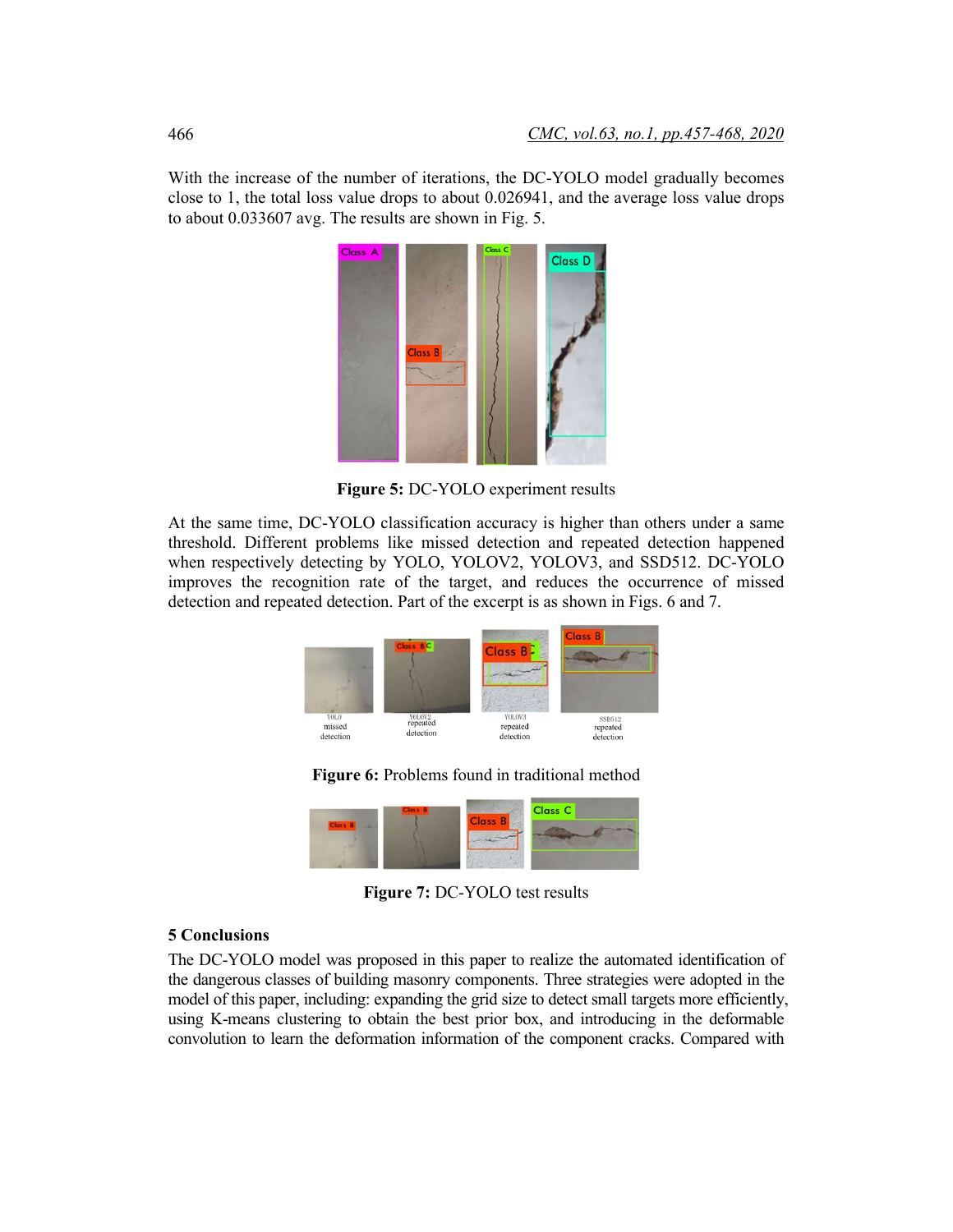traditional single models, this model is featured in high accurate rate of classification. This consolidates the foundation to certain extent and is of great practical significance for the realizing the appraisal of overall risk of dilapidated buildings in the future.

**Acknowledgement:** The work is supported by National key research and development plan of China (2016YFC0801408), the Graduate Science and Technology Innovation Project of Shandong University of Science and Technology (SDKDYC180344).

**Conflicts of Interest:** The authors declare that they have no conflicts of interest to report regarding the present study.

## **References**

**Cai, C.; Wu, K.; Liu, Q.; Cheng, H.; Ma, Q.** (2018): Panoramic multi-target real-time detection based on improved YOLO algorithm. *Computer Engineering and Design*, vol. 39, no. 10, pp. 3259-3264, 3271.

**Chen, P.** (2002): Discussion on several issues relating to standard on dangerous building appraisal (JGJ125-99). *Building Structure*, vol. 32, no. 11, pp. 71-73.

**Chen, H.; Wang, Q.; Yang, G.; Hang, J.; Yin, C. et al.** (2019): SSD target detection algorithm based on multi-scale convolution characteristics fusion. *Computer Science and Exploration*, pp. 1-15.

**Dai, J.; Qi, H.; Xiong, Y.** (2017): Deformable convolutional networks. [https://blog.csdn.net/Quincuntial/article/details/78767668.](https://blog.csdn.net/Quincuntial/article/details/78767668)

**Gao, X.** (2018): *Detection and Classification of Concrete Bridge Cracks Based on Deep Learning (Ph.D. Thesis)*. Shanxi Normal University.

**Gao, X.; Li, H.; Zhang, Y.; Yan, M.** (2018): A vehicle detection method for remote sensing image dense area based on deformable convolution neural network. *Journal of Electronics & Information Technology*, vol. 40, no. 12, pp. 2812-2819.

**Guo, Z.; Lin, T.** (2017): Research on k-means algorithm for mass-data-oriented rapid clustering. *Computer Applications and Software*, vol. 34, no. 5, pp. 43-7,53.

**Guo, Q.** (2015): Precautions during identification of building risks. *Building Structure*, vol. 45, no. 9, pp. 11-13.

**Joesph, Redmon.; Santosh, Divvalay**. (2016): YOLO: real-Time object detection, available. *IEEE Conference on Computer Vision and Pattern Recognition (CVPR) IEEE Computer Society.*

**Lu, B.** (2016): Research on integrated multi-level fuzzy appraisal for dangerous RC structural buildings based on combined weights of AHP and entropy methods editorial department of engineering mechanics. *Chinese Society of Theoretical and Applied Mechanics.*

**Shi, H.; Chen, X.; Yang, Y.** (2019): Improved helmet wearing detection method of YOLO v3. *Computer Engineering and Application*.

[http://kns.cnki.net/KCMS/detail/11.2127.TP.20190311.1538.012.html.](http://kns.cnki.net/KCMS/detail/11.2127.TP.20190311.1538.012.html)

**Su, W.; Wang, J.** (2004): Comprehensive attribute hierarchy optimization method for